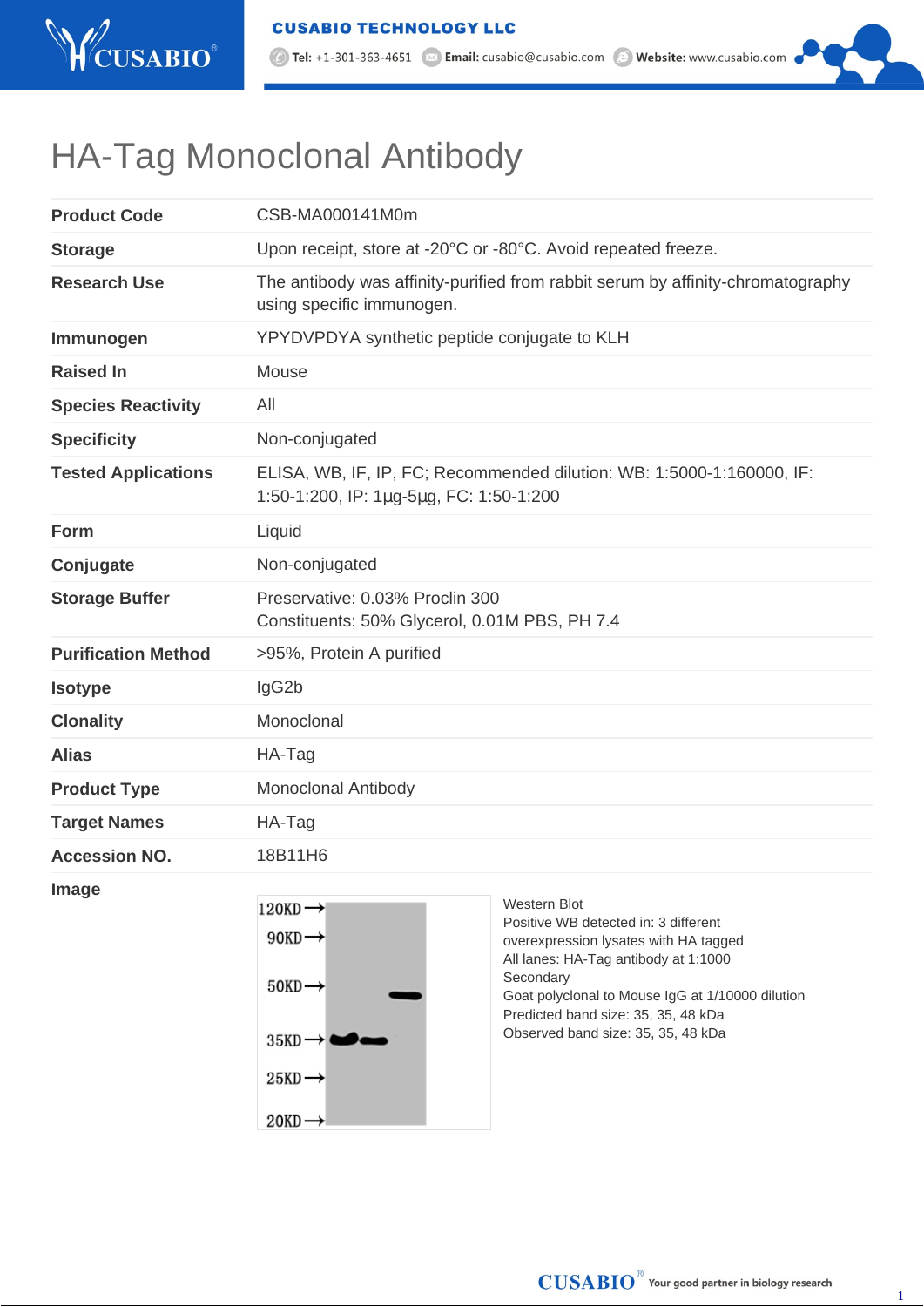## **CUSABIO TECHNOLOGY LLC**







Western Blot Positive WB detected in: HA-tagged fusion protein All lanes: HA-Tag antibody at 1:5000, 1:10000, 1:20000, 1:40000, 1:80000, 1:160000 **Secondary** Goat polyclonal to Mouse IgG at 1/10000 dilution Predicted band size: 35 kDa Observed band size: 35 kDa



## Western Blot

Positive WB detected in: 6 different recombinant proteins with HA tagged, Hela whole cell lysate, 3T3 whole cell lysate All lanes: HA-Tag antibody at 1:5000 **Secondary** Goat polyclonal to Mouse IgG at 1/10000 dilution



Immunofluorescence staining of 293F cells with CSB-MA000141M0m at 1:100, counter-stained with DAPI. The cells were blocked in 10% normal Goat Serum and then incubated with the primary antibody overnight at 4°C. The secondary antibody was Alexa Fluor 488 congugated AffiniPure Goat Anti-Mouse IgG(H+L).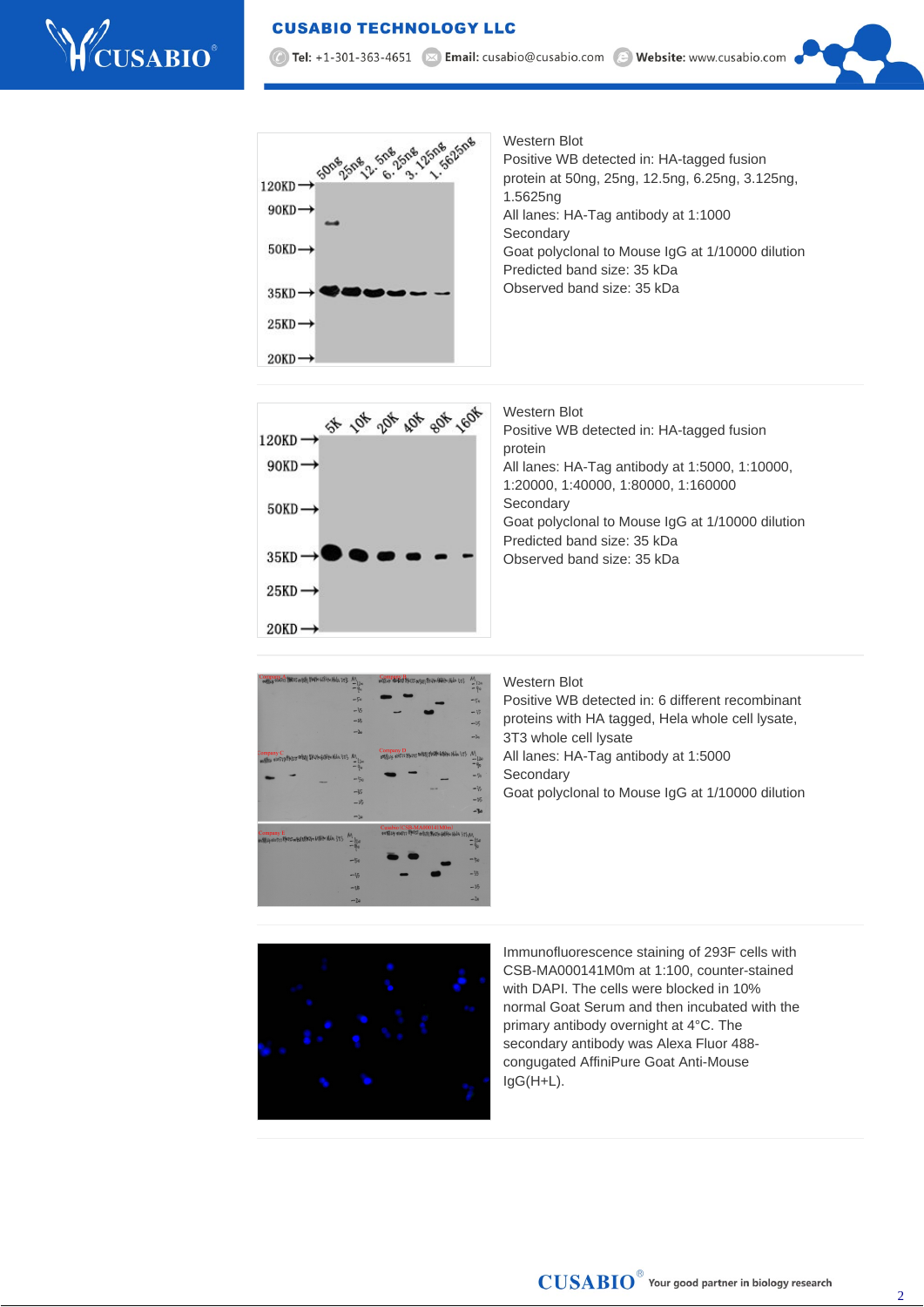

7 Tel: +1-301-363-4651 | × Email: cusabio@cusabio.com @ Website: www.cusabio.com



Immunofluorescence staining of 293F transfected cells with CSB-MA000141M0m at 1:100, counter-stained with DAPI. The cells were blocked in 10% normal Goat Serum and then incubated with the primary antibody overnight at 4°C. The secondary antibody was Alexa Fluor 488-congugated AffiniPure Goat Anti-Mouse IgG(H+L).

| 293F cells-Company A | 293F transfected cells-Company A | 293F cells-Company B                                      | 293F transfected cells-Company B                    |
|----------------------|----------------------------------|-----------------------------------------------------------|-----------------------------------------------------|
|                      |                                  |                                                           |                                                     |
| 293F cells-Company C | 293F transfected cells-Company C | 293F cells-Company D                                      | 293F transfected cells-Company D.                   |
|                      |                                  |                                                           |                                                     |
| 293F cells-Company E | 293F transfected cells-Company E | 253F cells-Cusabio<br><csb-ma000141m0m></csb-ma000141m0m> | 293F transfected cells Cusabio<br>(CSB-MA000141M0m) |

Immunofluorescence staining of 293F cells and 293F transfected cells with Company A, Company B, Company C, Company D, Company E, CSB-MA000141M0m at 1:100, counterstained with DAPI. The cells were blocked in 10% normal Goat Serum and then incubated with the primary antibody overnight at 4°C. The secondary antibody was Alexa Fluor 488 congugated AffiniPure Goat Anti-Mouse IgG(H+L).



Immunoprecipitating HA-Tag in 293F transfected whole cell lysate

Lane 1: Mouse control IgG (1µg) instead of CSB-MA000141M0m in 293F transfected whole cell lysate. For western blotting, a HRP-conjugated Protein G antibody was used as the secondary antibody (1/2000) Lane 2: CSB-MA000141M0m (5µg) + 293F

transfected whole cell lysate (500µg) Lane 3: 293F transfected whole cell lysate (20µg)



Immunoprecipitating HA-Tag in 293F transfected whole cell lysate

Lane 1: Mouse control IgG (1µg) instead of CSB-MA000141M0m in 293F transfected whole cell lysate. For western blotting, a HRP-conjugated Protein G antibody was used as the secondary antibody (1/2000)

- Lane 2: Company A (5µg), Company B (5µg),Company C (5µg),Company D
- (5µg),Company E (5µg),CSB-MA009476A0m
- (5µg) + 293F transfected whole cell lysate (500µg)

Lane 3: 293F transfected whole cell lysate (20µg)